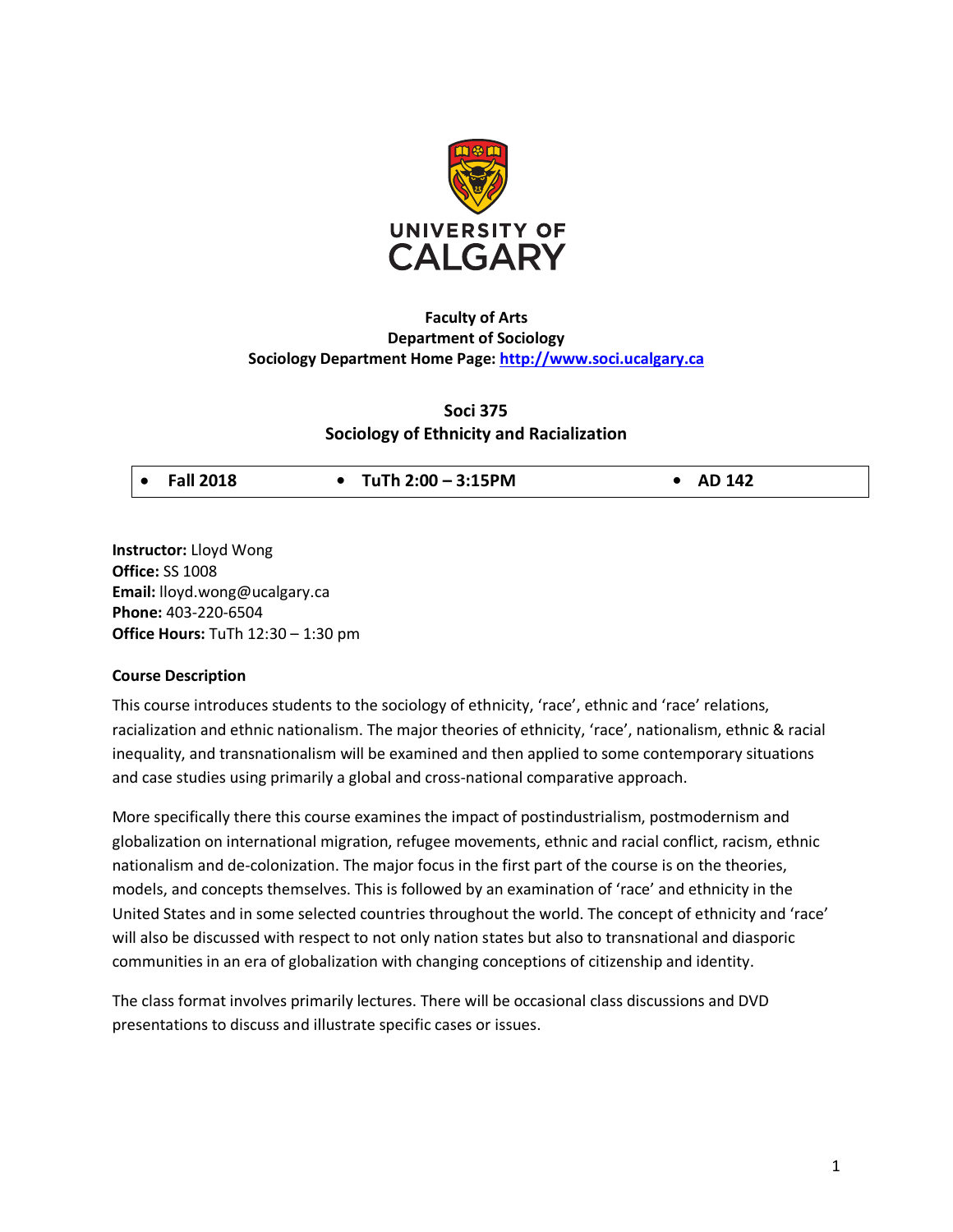## **Course Objectives/Learning Outcomes**

The major objective of this course is the reading and understanding of a sociological literature on ethnicity and' race' in a global context. Students will be asked to demonstrate their understanding of course material by writing two mid-term examinations, a final examination, and a written assignment.

The learning outcomes for students, upon completion of this course, include the ability to:

- $\triangleright$  understand the major theoretical interpretations of 'race' and ethnicity;
- $\triangleright$  understand the historical and social constructions of 'race' and ethnicity;
- $\triangleright$  critically contextualize issues involving 'race' and ethnicity;
- $\triangleright$  critically theorize issues involving 'race' and ethnicity;
- $\triangleright$  discuss social, political, and economic factors related to immigration, refugee movements and asylum, racism, ethnic discrimination, transnationalism, and citizenship;
- $\triangleright$  intersect 'race'/ethnicity with other phenomena such as class, gender, culture, nation, globalization, etc.;
- $\triangleright$  link your own personal experiences with key theories of 'race' and ethnicity;
- $\triangleright$  enhance your own interpretation about 'race' and ethnicity through writing about 'race' and ethnicity.

## **Required Textbooks, Readings, Materials**

Bundle: *Race and Ethnic Relations: American and Global Perspectives, Loose-Leaf Version, 10th Edition + Mindtap Sociology.* By Martin Marger, Published by Cengage.

## **Methods of Evaluation**

## **1. Mid-term Exams and the Final Examination**

The two mid-term examinations will be held in class on **October 9th** and **November 8th** and they are each worth 25% of the course grade. The final examination, worth 25% of the course grade, will be scheduled by the Registrar's office and it will occur between **December 10th – 20th.** These exams will consist of multiple-choice questions and some true/false questions. They are not cumulative with respect to course content.

## **2. Assignments from MindTap**

There will be 3 assignments on MindTap that you will have to complete and they are worth 25% of the course grade. More discussion and detail on these assignments will occur in class. If you anticipate having difficulty meeting the deadlines for these assignments then please contact me well in advance. If an extension has not been granted the late penalty is a deduction of 10% from the mark you earn on your assignment, per day that it is late.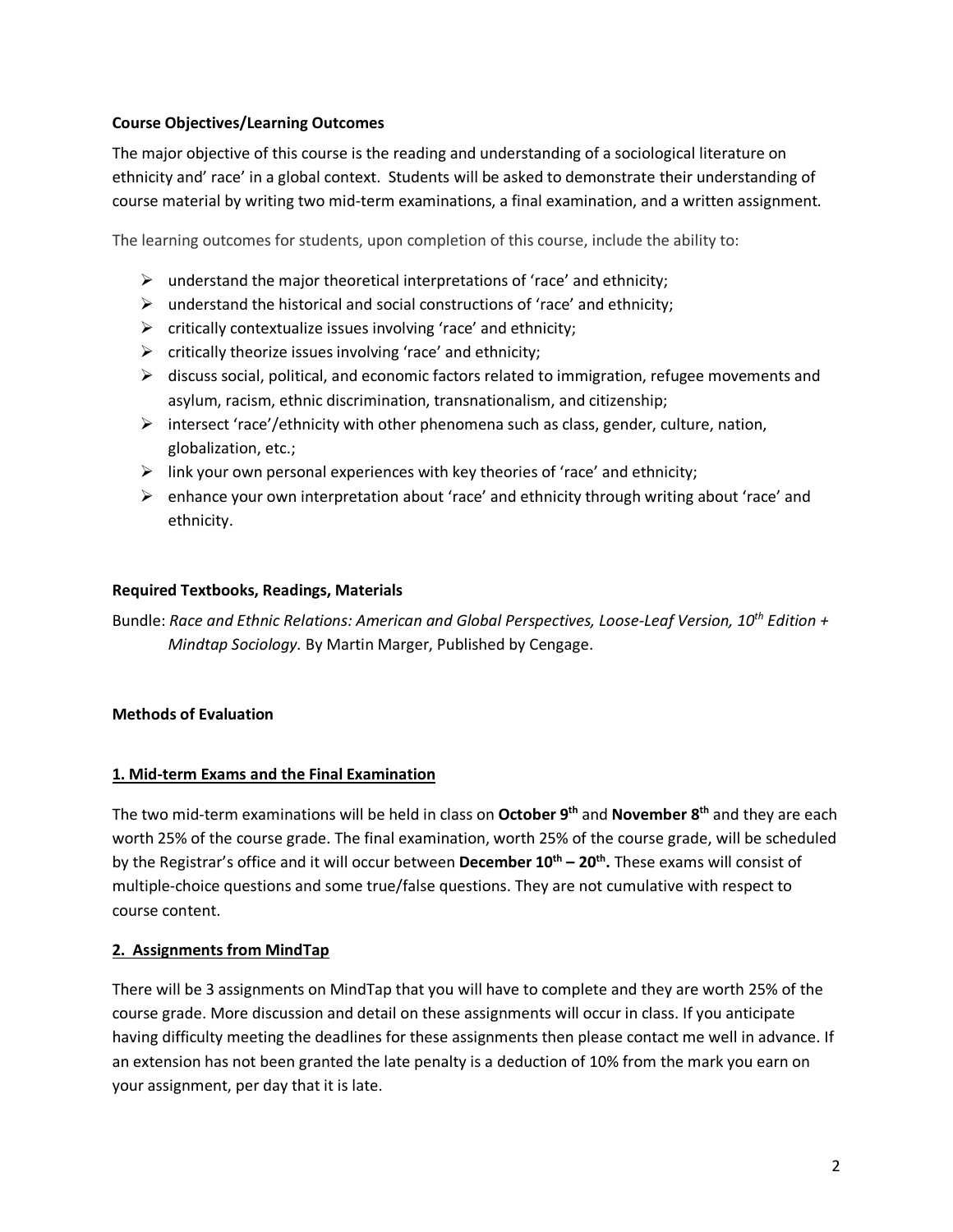### 3. **Breakdown, Weight, and Due Date**

|                          | Weight | Due Date                                      |
|--------------------------|--------|-----------------------------------------------|
| Mid-term Exam #1         | 25%    | Oct. $9th$                                    |
| Mid-term Exam #2         | 25%    | Nov. 8 <sup>th</sup>                          |
| Assignments (MindTap)    | 25%    | various dates-tba                             |
| <b>Final Examination</b> | 25%    | tba (Dec. $10^{\text{th}} - 20^{\text{th}}$ ) |
| Total                    | 100%   |                                               |

## **Final Exam Information**

The final exam will be scheduled in the final examination time period and will cover all material covered from the second mid-term to the end of the term. The format of the exam will be the same as the two mid-term exams.

### **Grading Scale**

Letter grades will be assigned and submitted to the registrar based on the following scale:

| Grade     | <b>Percent range</b> | <b>Grade Point Value</b> | <b>Description</b>                       |
|-----------|----------------------|--------------------------|------------------------------------------|
| $A+$      | $96 - 100\%$         | 4.0                      | Outstanding performance                  |
| A         | $90 - 95.99\%$       | 4.0                      | Excellent-superior performance           |
| A-        | $85 - 89.99\%$       | 3.7                      |                                          |
| $B+$      | $80 - 84.99\%$       | 3.3                      |                                          |
| B         | $75 - 79.99\%$       | 3.0                      | Good - clearly above average performance |
| <b>B-</b> | 70 - 74.99%          | 2.7                      |                                          |
| $C+$      | $67 - 69.99%$        | 2.3                      |                                          |
| C         | $63 - 66.99\%$       | 2.0                      | Satisfactory - basic understanding       |
| $C -$     | $59 - 62.99\%$       | 1.7                      |                                          |
| D+        | $55 - 58.99%$        | 1.3                      |                                          |
| D         | $50 - 54.99%$        | 1.0                      | Minimal pass - marginal performance      |
| F         | <50%                 | 0                        | unsatisfactory performance               |

The grades for a course component may be scaled to maintain equity among sections and to conform to departmental norms.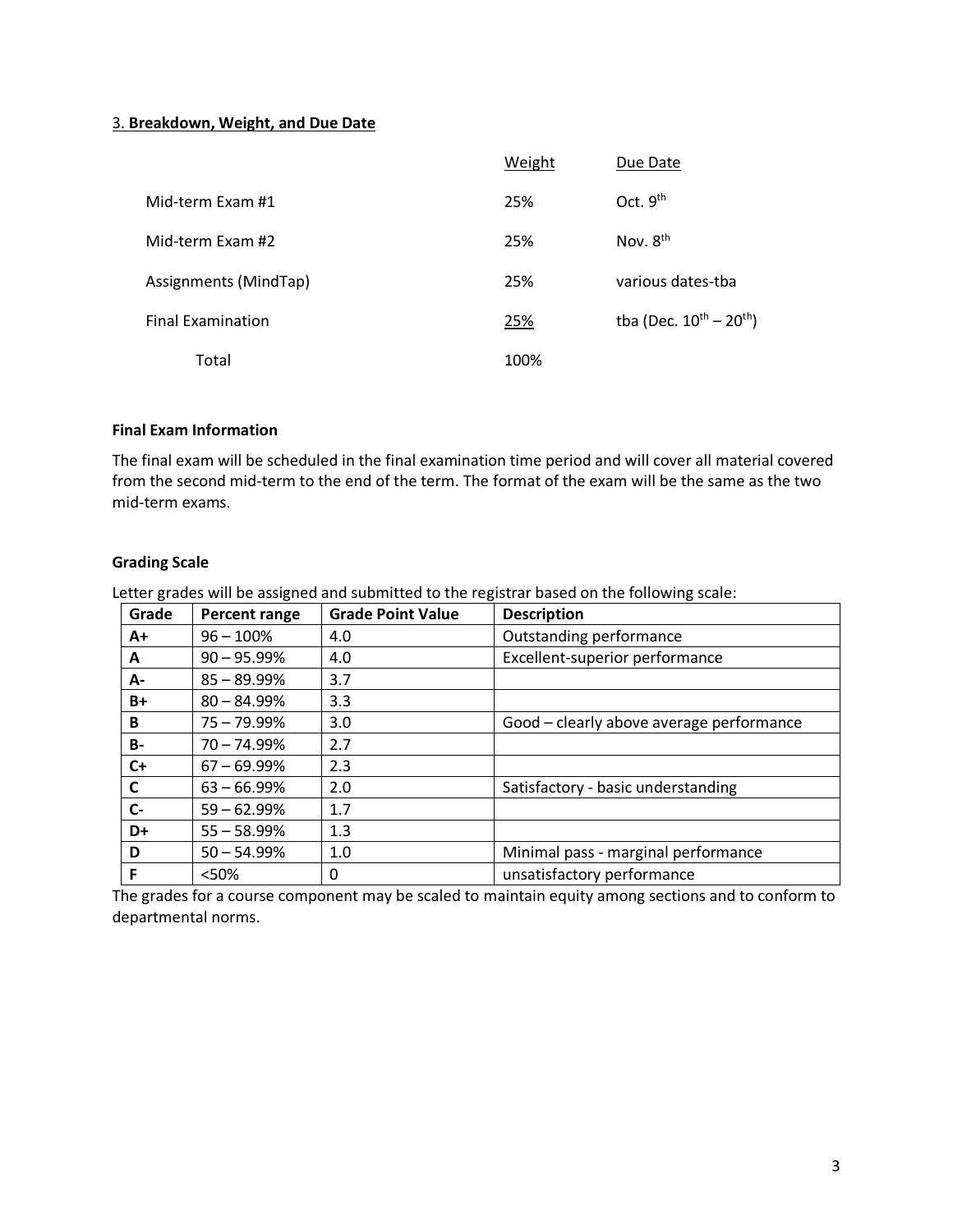### **Schedule of Lectures and Readings – See Course Outline on D2L**

#### **Passing Grades**

The minimum passing grade for this course is 50% and there is no specific course component that you must complete.

#### **Grade Reappraisal**

Within two weeks of the date the exam/assignment is returned, students seeking reappraisal of examinations or assignments must submit a written response to the instructor explaining the basis for reconsideration of one's mark. The instructor will reconsider the grade assigned and will then book a time with the student to discuss his or her work and rationale. It should be noted that a reassessed grade may be raised, lowered, or remain the same.

### **Technology Use**

Please note that the use of laptops, tablets, cell phones or other electronic devices is permitted during lectures only for access to the course lecture notes on D2L. Please be sure to mute your cell phone and refrain from using it during class.

### **Email**

Feel free to contact me over email at any time. Please put your course number and section in your email's subject line, and include a proper salutation, your full name, student ID, and a proper closing in the body of your email. All emails violating customary email conventions will be ignored. All other emails will be answered within one business day. I do not answer emails over the weekend. Please take that into account when emailing me questions pertaining assignments or exams. If you have a course-related question, please check the course outline first. Questions that can be answered by consulting the course outline will not be answered. Also, please e-mail me for administrative purposes only, for example to set up an appointment. Please do not use e-mail as a replacement for an office visit, if there is something you want to discuss. Questions about the course content and readings, concerns about grades, or any other personal issues should be dealt with in person during my office hours.

### **Emergency Evacuations**

In the case of fire or other emergency evacuation of this classroom, please proceed to the assembly point at the Social Science Food Court.

#### **Handing in Papers, Assignments**

1. The main Sociology Department office does not deal with any course-related matters. Please speak directly to your instructor.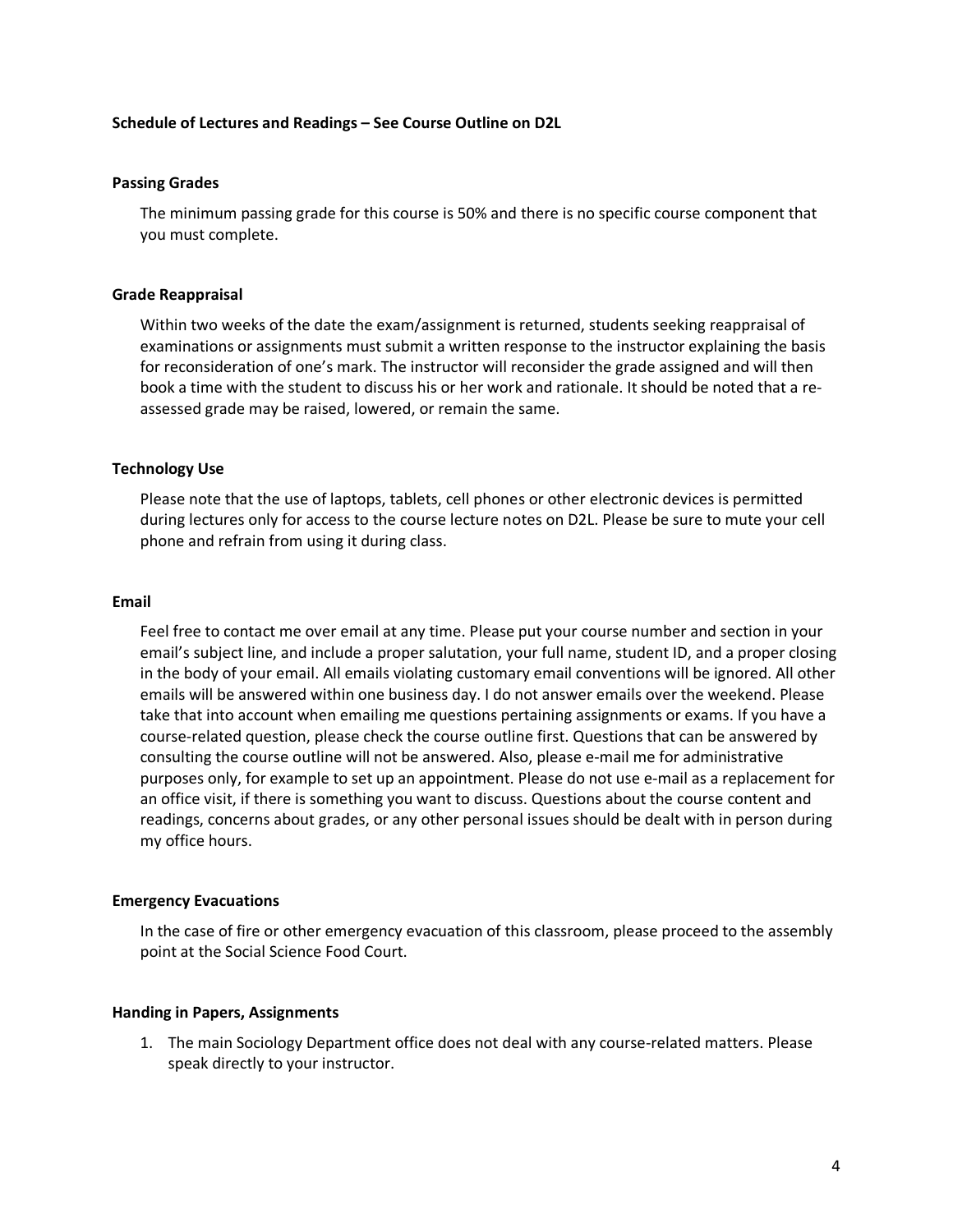- 2. **Protection of Privacy:** The Freedom of Information and Protection of Privacy (FOIPP) legislation does not allow students to retrieve any course material from public places. Anything that requires handing back will be returned directly during class or office hours. If students are unable to pick up their assignments from the instructor, they provide the instructor with a stamped, self-addressed envelope to be used for the return of the assignment.
- 3. Final grades are not posted by the Sociology Department. They are only available online.

### **Ethics Research**

Students are advised that any research with human subjects – including any interviewing (even with friends and family), opinion polling, or unobtrusive observation – must have the approval of the Faculty Ethics Committee. In completing course requirements, students must not undertake any human subjects research without discussing their plans with the instructor, to determine if ethics approval is required.

### **Academic Misconduct**

Please refer to the website listed below for information on University of Calgary policies on Plagiarism/Cheating/Other Academic Misconduct: http://www.ucalgary.ca/pubs/calendar/current/k-5.html

#### **Deferrals**

When possible, please provide advance notice if you are unable to write an exam or complete/turnin assignments on time. All requests for deferral of a course component due to health reasons must be accompanied by written documentation as outlined in the University Calendar and should be obtained while the student has the health issue rather than after recovery. Deferrals will be allowed in the following circumstances: illness, domestic affliction or religious conviction. Travel arrangements, misreading the syllabus, and scheduling conflicts with other classes or employment are not valid reasons for requesting a deferral. Deferrals will not be granted if it is determined that just cause is not shown by the student.

If you have missed a test for a legitimate reason, the instructor can require you to write a "make up" test as close in time to the original test as possible or can choose to transfer the percentage weight to another course component. If the instructor schedules a "make up" test for you, its date and location will be at the convenience of the Department of Sociology.

**Deferred Final Exam Form:** Please note that requests to defer a Registrar scheduled final exam are dealt with through the Registrar's Office. Further information about deadlines, and where paperwork should be taken, is available on the form, which can be found at: https://www.ucalgary.ca/registrar/student-forms

**Deferred Term Work Form:** Deferral of term work past the end of a term also requires a form to be filled out. It's available at

https://www.ucalgary.ca/registrar/files/registrar/deferred\_termwork15\_0.pdf